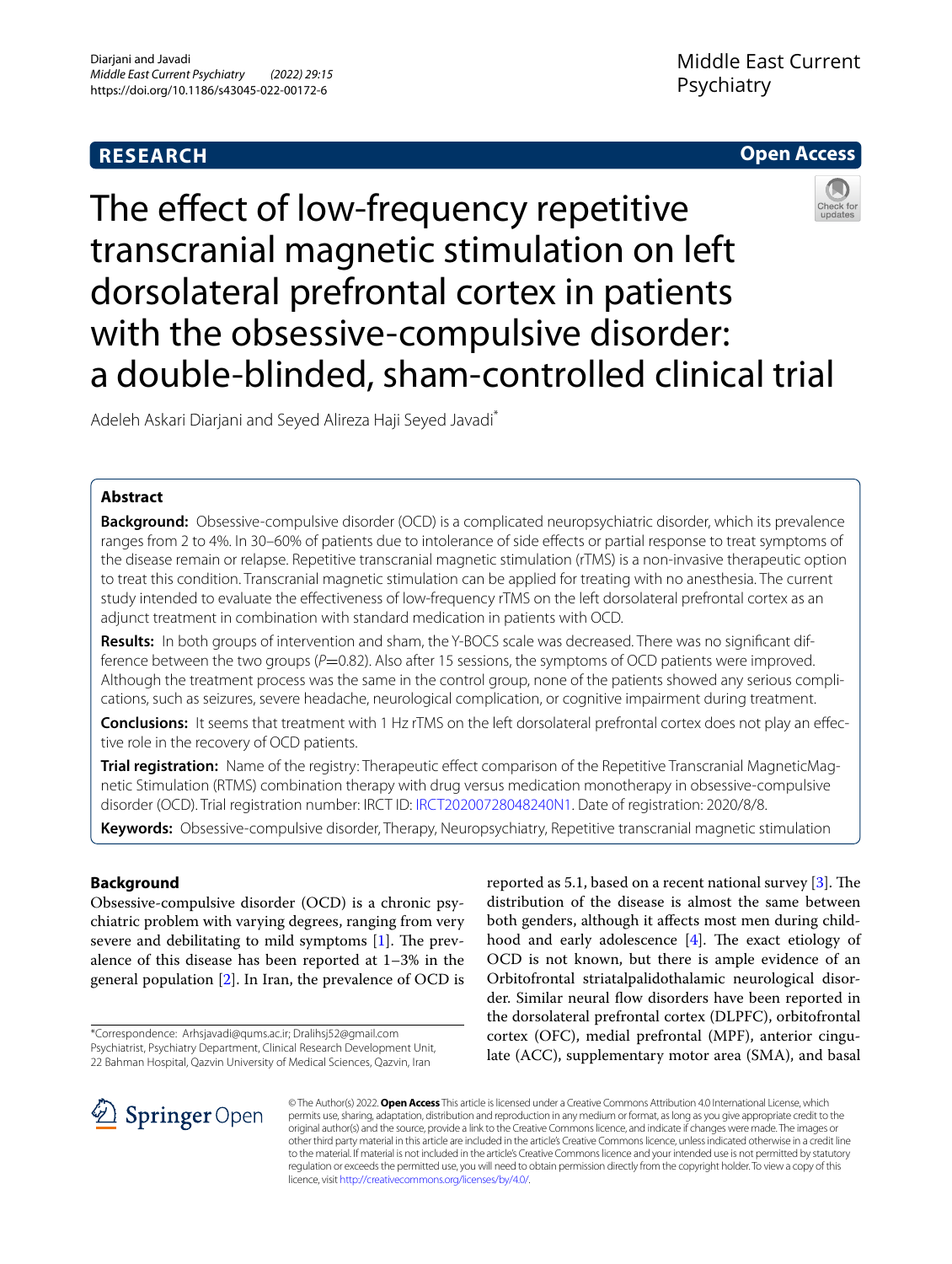ganglia (BG) [[5–](#page-4-4)[7\]](#page-4-5). Diferent research on brain-imaging functions, for instance, positron emission tomography (PET), is associated with an enhanced function of the frontal lobes, the basal ganglia (particularly the caudate), and the cingulum of those who sufer from OCD. Studies on pathological aspects of OCD have shown that afecting these areas is more due to corticostriatal pathways than amygdale mechanisms [[8,](#page-4-6) [9](#page-4-7)].

Selective serotonin reuptake inhibitors (SSRI) are the frst-line treatment for OCD. SSRI often declines the intensity of OCD presentations by 20–30%, which is low  $[10]$  $[10]$ . These patients benefit from cognitive-behavioral therapy (CBT)  $[11, 12]$  $[11, 12]$  $[11, 12]$  $[11, 12]$  $[11, 12]$ . In refractory cases, selective serotonin-norepinephrine reuptake inhibitor (SNRI) is the next therapeutic option [\[13](#page-4-11), [14\]](#page-4-12). Unfortunately, many patients (40–60%) do not respond satisfactorily to pharmacotherapy, and even after switching to other treatments, the fnal goal is still not obtained [[15\]](#page-4-13), which has been seen in severe cases resistant to OCD treatment.

Brain stimulation (BS) methods have been proposed as adjuvant therapy in OCD. BS is based on applying electrical flows or magnetic fields to change neuronal fring. Currently, several tools can be used to elicit such as neuromodulation. Each tool contains a various range of actions. Such tools are based on using an electrical or magnetic feld or embedding the electrodes within the body to create electrical fows to a cranial electrical stimulation (CES), electroconvulsive therapy (ECT), transcranial direct current stimulation (tDCS), transcranial magnetic stimulation (TMS), and magnetic seizure therapy (MST). The surgical methods contain cortical brain stimulation (CBT), deep brain stimulation (DBS), and vagus nerve stimulation (VNS) [[16,](#page-4-14) [17\]](#page-4-15). TMS and other types of magnetic stimulation may have a promising efect on the symptoms of OCD because of its focality and non-invasiveness. TMS contains using quickly altering magnetic feld to the upper layer of the cerebral cortex, which causes regional stimulation of electric fows. Also referred to as eddy TMS is an example of a noninvasive induction method of focal areas of the brain and it can also be applied for studying or treating with no anesthesia.

DLPFC is one of the most efective rTMS regions for the treatment of OCD patients. Research on the pathophysiological aspect of OCD has shown that this area is associated with cortical and subcortical lobe hyperactivity  $[18]$  $[18]$ . This area plays an important role in executive processes and cognitive control. This includes the ability to focus thoughts and change fexibility [\[19\]](#page-4-17). Research suggests that stimulation of rTMS in the DLPFC region may be efective in orbitofrontal cortex hyperactivity. This effect may be achieved by activating the indirect inhibitory pathway or by direct connection between the DLPFC and the orbitofrontal cortex [[20\]](#page-4-18). In healthy individuals, high-frequency (HF) rTMS may modulate dopamine release in the orbitofrontal cortex and caudate nucleus by inducing a stimulatory efect of rTMS on DLPFC [[21,](#page-4-19) [22](#page-4-20)]. Whereas low-frequency (LF) rTMS with inhibitory efect leads to reduction of regional blood in the orbitofrontal cortex [\[23\]](#page-4-21). Studies in this feld have heterogeneous designs in terms of excitation location (right vs. left), parameters and excitation frequency (LF vs. HF), session duration, sham conditions, and coil shape, this has led to conficting results in this area [[15](#page-4-13), [24\]](#page-4-22), so there is a need for further studies with diferent strategies in this field. The current study intended to evaluate the efectiveness of low-frequency rTMS on the left dorsolateral prefrontal cortex as an adjunct treatment in combination with standard medication in patients with obsessive-compulsive disorder.

#### **Methods**

Based on the effect size  $(f = 0.9)$  obtained from previous studies, for a critical *P* value of 0.05 and a critical power level of 0.80, a sample size of 30 was calculated. At frst, 47 patients were studied to comply with the inclusion and exclusion criteria. Patients with a history of OCD referred to one of the university psychiatric clinics who, based on an interview with a psychiatrist, met the DSM5 (Diagnostic and Statistical Manual of Mental Disorder 5th Edition) criteria for obsessive-compulsive disorder and had no other psychiatric disorders, were studied. According to the Beck Depression questionnaire, participants should not have a history of depression. In this study, we used the Persian version of Y-BOCS because the participants were Iranian. It is a clinical standard for assessing the severity of OCD and has good reliability and validity for this purpose (test-retest reliability (0.99)). At the beginning of the study, the Y-BOCS questionnaire was completed for all patients, and patients with a score equal to or greater than 16 entered the research project [[25\]](#page-4-23).

Inclusion criteria included being aged 18 to 60 years old, histories of moderate to severe OCD (score greater than or equal to 16 of the Y-BOCS questionnaire), and a score less than 17 according to the Beck Depression questionnaire and receiving standard OCD drug treatment for the last 4 weeks.

Exclusion criteria included association with other psychiatric illnesses, having an intellectual disability, history of epilepsy or seizures, documented substance use disorder, documented severe head trauma, severe neurosurgical procedure, having any type of metal implant, having a pacemaker in situ, and receiving any type of electroconvulsive therapy in the previous month.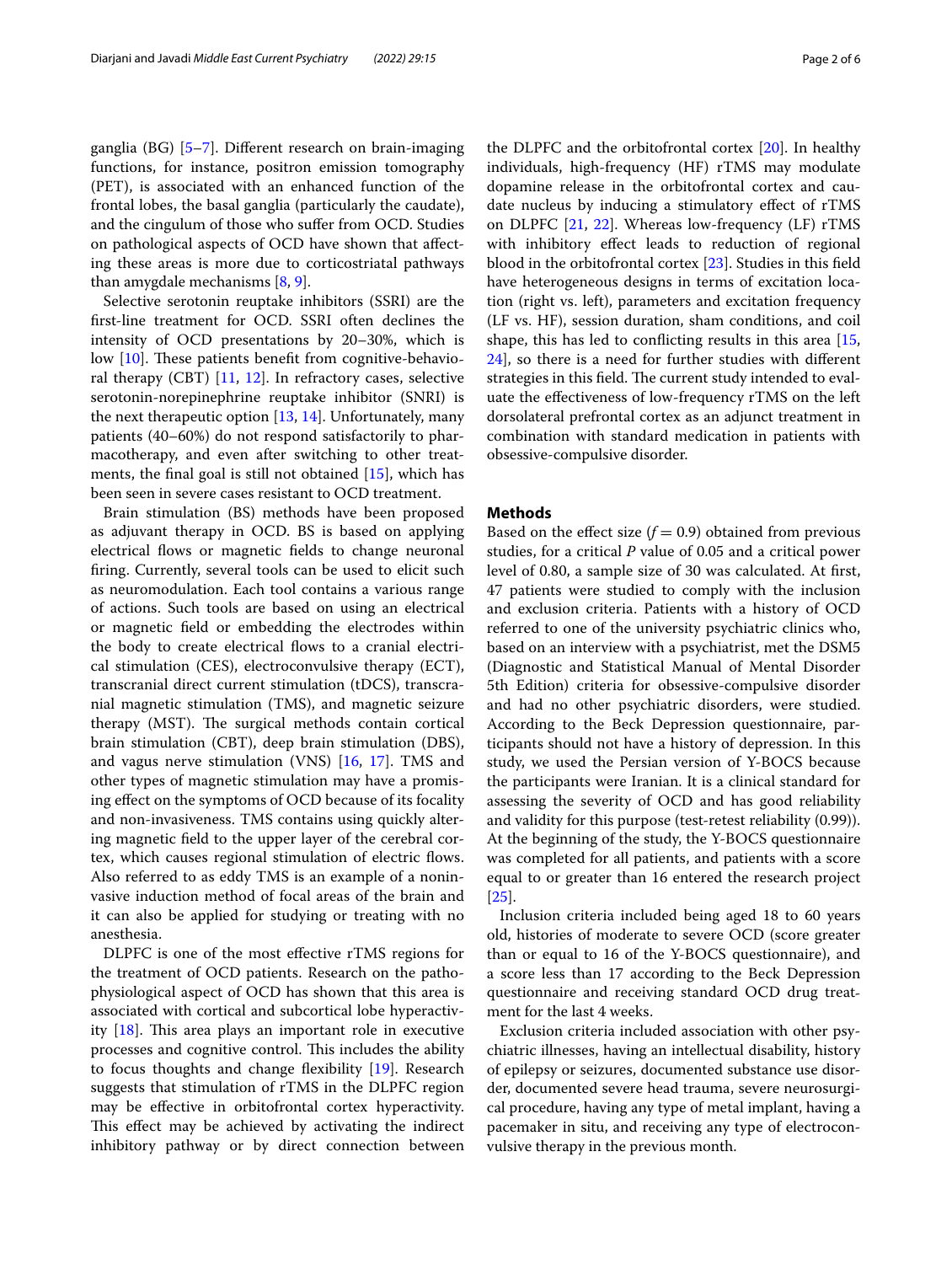The final sample included in the analyses consisted of 30 patients: 15 in the active group and 15 in the sham group. A personal checklist was used to collect patients' characteristics. Before obtaining written informed consent, the objectives of the study were explained to the potential patients. Besides, they were ensured that the treatment would not harm them and their information would be kept confdential. Also, they were informed that they can withdraw at any time.

The recruited subjects  $(n=30)$  were divided into two groups of A or B using a randomized block table. Group A was treated with magnetic rapid stimulator (Magstim Rapid Stimulator; Magstim Company, Ltd., Whitland, UK), 20 min per day and 5 days per week (a total of 1200 pulses/day) with an intensity of 110% of the motor threshold and with standard medications for OCD. Those in group B were only treated with standard medications for OCD and a sham device for the same number of times and duration as group A.

The target area of rTMS in all patients was the Left DLPFC, which is an extensive region. Hence, a 70-mm circular coil was applied. The coil was kept in a manner to be superior to the inferior frontal sulcus. Also, it was anterior to the precentral sulcus.

Patients were blinded to the applied intervention. At the end of each week, an examiner was obliged to reexamine the patients' clinical symptoms as well as to fll the Y-BOCS questionnaire. The questionnaire was filled in blindly. The mean scores of the questionnaire as well as the observations and clinical evaluations of both groups were compared before and after providing the intervention. Besides, intra-group comparisons were also performed. These comparisons intended to evaluate the efectiveness of each treatment regimen independently and in comparison with the other group were addressed.

All subjects signed the informed consent form. Also, all data were kept confdential and analyzed anonymously. The participants were allowed to leave the trial at any step. All interventions and assessments were free for the subjects. Additionally, the current study has been designed and performed in agreement with the Helsinki declaration with no patient being deprived of essential treatment. This study is confirmed by the Ethical Committee of Qazvin University of Medical Sciences (IR. QUMS.REC.1396.63). Moreover, the current study is documented at the Iranian Registry of Clinical Trials (IRCT ID: IRCT20200728048240N1).

#### **Results**

Of the 30 patients initially recruited for the present study, 8 (26/7%) were male and 22 (54/3%) were female. Twenty-five participants (83/3%) were married. The mean age of patients was 39.3 years. The youngest and

| <b>Variables</b>        | Group received<br>rTMS | Group received<br>sham | P value |
|-------------------------|------------------------|------------------------|---------|
| Gender                  |                        |                        |         |
| Female                  | 10                     | 12                     | 0.68    |
| Male                    | 5                      | 3                      |         |
| Age average             | 37.13                  | 41.4                   | 0.27    |
| Marital status          | 13                     | 12                     | 1       |
| Married                 |                        |                        |         |
| Single                  | 2                      | $\overline{2}$         |         |
| Severity of the disease |                        |                        |         |
| Mild                    | 0                      | 1                      | 1       |
| Severe                  | 15                     | 14                     |         |

<span id="page-2-1"></span>**Table 2** Comparison Y-BOCS scores in the beginning of the study and 5th, 10th, and 15th sessions in both groups

| Groups  | YB-0 | $YB-5$ | <b>YB-10</b> | <b>YB-15</b> |
|---------|------|--------|--------------|--------------|
| rTMS    | 21.8 | 16.4   | 15           | 13.2         |
| Sham    | 23.6 | 16.6   | 14.93        | 12.7         |
| P value | 0.37 | 0.94   | O 97         | 0.82         |

oldest participants were 20 and 59 years old, respectively. Most patients were married and had severe diseases. The active and sham groups did not significantly differ in terms of any clinical or demographic characteristics (Table [1\)](#page-2-0).

Comparison of the mean score of the Y-BOCS questionnaire before treatment in the two groups showed no significant difference between the scores ( $p$  value= 0.27). Considering all patients, the mean score of the questionnaire before treatment was 22.7  $\pm$  5.6. In group A, that received rTMS, the mean score of the questionnaire after 5 sessions was  $16.53 \pm 5.3$ . The mean score of the questionnaire after 10 sessions was  $14.97 \pm 5.3$ . The mean score of the questionnaire after 15 sessions was  $13 \pm 6.35$ (Table [2\)](#page-2-1).

The ANOVA analysis, which was performed after the last session between each group, showed no statistically significant difference ( $p$  value  $= 0.82$ ). It is worth noting that none of the patients showed any serious complications, such as seizures, severe headache, neurological complications, or cognitive impairment during treatment.

#### **Discussion**

This study demonstrated that low-frequency rTMS on the left dorsolateral prefrontal cortex, compared to the sham, could not improve the severity of OCD. As a result, one of the efective factors is the time spent on treatment.

<span id="page-2-0"></span>

|  | Table 1 Demographic information in both groups |  |
|--|------------------------------------------------|--|
|--|------------------------------------------------|--|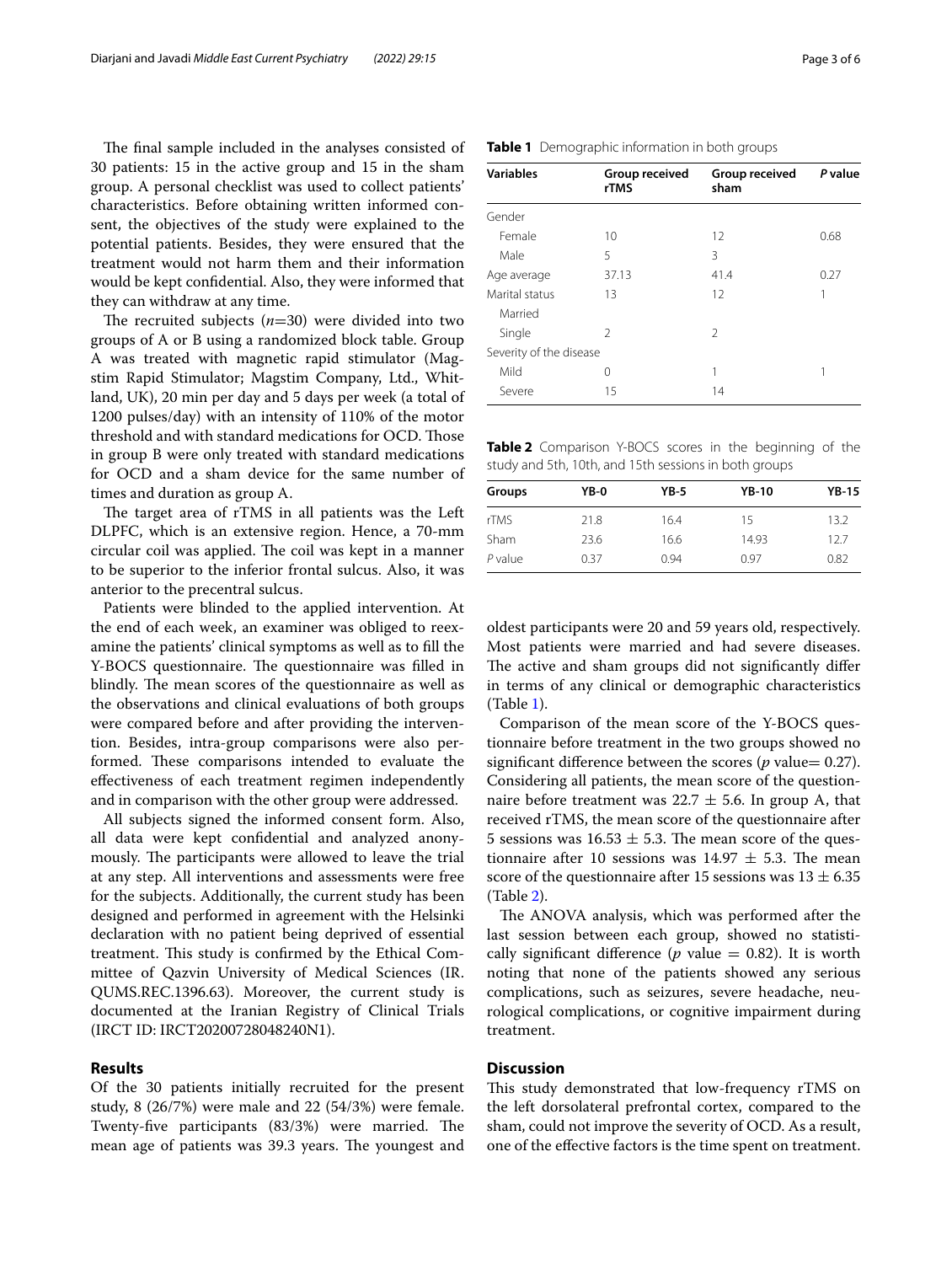We performed the first evaluation after five sessions, while some studies in the early hours reported the effectiveness of this treatment in improving OCD symptoms [[26\]](#page-4-24). Although this suggests that rTMS may speed up patients' recovery, it does not appear to have a signifcant efect on the fnal result.

Other factors infuencing the outcome of the treatment include the area being treated and the intensity and frequency of rTMS. In this study, we investigated all OCD types; hence, separating diferent types of OCD may have afected the results.

Most previous studies have focused on patients with a history of drug resistance, but in the present study, rTMS was used to treat the patients responding to medication.

Numerous studies have used rTMS in refractory OCD. Meanwhile, research on the lateral posterior prefrontal cortex reported conficting fndings. So that six research on cranial electrical stimulation (CES), electroconvulsive therapy (ECT), transcranial direct current stimulation (tDCS), transcranial magnetic stimulation (TMS), and magnetic seizure therapy (MST). The surgical methods contain cortical brain stimulation (CBS), deep brain stimulation (DBS), and vagus nerve stimulation (VNS), which applied low-frequency stimulation, achieved similar fndings indicating that treatment was efective on OCD symptoms [[24,](#page-4-22) [27](#page-4-25)[–32](#page-5-0)]. However, in this study, which was performed on OCD responders, treatment with rTMS was not diferent from Sham, but the disease process improved.

Hence, it can be argued that 1 Hz rTMS may be an adjunct therapy for refractory OCD patients but may not be efective in treating OCD. According to the evidence, rTMS aimed at targeting SMA (supplementary motor area) may be positively associated with better health status in OCD patients, although the association between SMA neuromodulation and the OCD as well as the efect of rTMS on it has not yet been elucidated [[30,](#page-5-1) [31\]](#page-5-2). To clarify this issue, it is important to understand the concept of obsession as a form of thinking disorder and compulsion as a behavior. In studies that reported positive efects of rTMS on OCD, the advancement in Y-BOCS score can be attributed to the enhanced compulsion, in the meantime, no decline was observed in obsession. Greenberg and colleagues reported that a high-frequency rTMS session on the Left lateral peripheral cortex greatly reduced the urge to compulsion but did not afect obsession [\[33](#page-5-3)].

Neuroimaging studies have reported a probable association between hyperactive SMA in OCD individuals and impaired inhibitory management of behavior. Thus, SMA is an interesting goal for manipulating subcortical areas, which can afect OCD presentations, particularly in compelling behaviors [[34](#page-5-4)].

We did not find any adverse effects (e.g., seizure, intense headache, and delirium). The findings of the present study are in line with most research approving that rTMS is safe and tolerable. Small sample size, short-term follow-up, lack of cognitive structural assessment, and lack of total blindness are the main limitations of the trial.

Because rTMS is not approved by the FDA for the treatment of anxiety, this led us to consider anxiety as an exclusion criterion. The severity of anxiety may have differing effects on the efficacy of the standard drug treatment for OCD in each group. Furthermore, diferent levels of anxiety can cause various degrees of neurotransmitters, like dopamine and norepinephrine, as well as a variety of hormones like cortisol. These, in turn, may have diferent efects on the neuro-excitability and neuro-biochemistry of the neural tissues targeted by rTMS producing difering responses. Similar to previous studies, in the present study, the Y-BOCS questionnaire was used to measure the severity of OCD, Therefore, the symptoms of obsession and compulsion were not evaluated separately [[35](#page-5-5)]. In future studies, it is suggested that the sample size be larger so that the exact efects of rTMS can be determined through such research.

#### **Conclusions**

In this study, after 15 sessions of 1 Hz rTMS with no cognitive side-efect or intense adverse consequences, the symptoms of OCD patients were markedly reduced, although the treatment process was the same in the control group. Despite these limitations, the results of this study are still valuable, as we evaluated the efectiveness and safety of the aforementioned technique in patients with OCD, albeit some diferences were observed compared to previous studies.

#### **Abbreviations**

OCD: Obsessive-compulsive disorder; rTMS: Repetitive transcranial magnetic stimulation; SSRI: Selective serotonin reuptake inhibitors; CBT: Cognitivebehavioral therapy; SNRI: Selective serotonin-norepinephrine reuptake inhibitor; DLPFC: Dorsolateral prefrontal cortex; Y-BOCS: Yale-Brown Obsessive-Compulsive Scale; OFC: Orbitofrontal cortex; MPF: Medial prefrontal; ACC: Anterior cingulate cortex; SMA: Supplementary motor area; BG: Basal ganglia; PET: Positron emission tomography; BS: Brain stimulation; CES: Cranial electrical stimulation; ECT: Electroconvulsive therapy; tDCS: Transcranial direct current stimulation; TMS: Transcranial magnetic stimulation; MST: Magnetic seizure therapy; CBS: Cortical brain stimulation; DBS: Deep brain stimulation; VNS: Vagus nerve stimulation; CES: Cranial electrical stimulation; ECT: Electroconvulsive therapy; tDCS: Transcranial direct current stimulation; IRCT: Iranian Registry of Clinical Trials; FDA: Food and Drug Administration; DSM5: Diagnostic and Statistical Manual of Mental Disorder 5th Edition.

#### **Acknowledgements**

Thanks to Qazvin University of Medical Sciences for providing the context and facilities for this research, and thanks to all the colleagues who assisted in the implementation of this project. In addition, the authors would like to appreciate very much for the kind collaboration of Dr. Saeideh Gholamzadeh Khoei.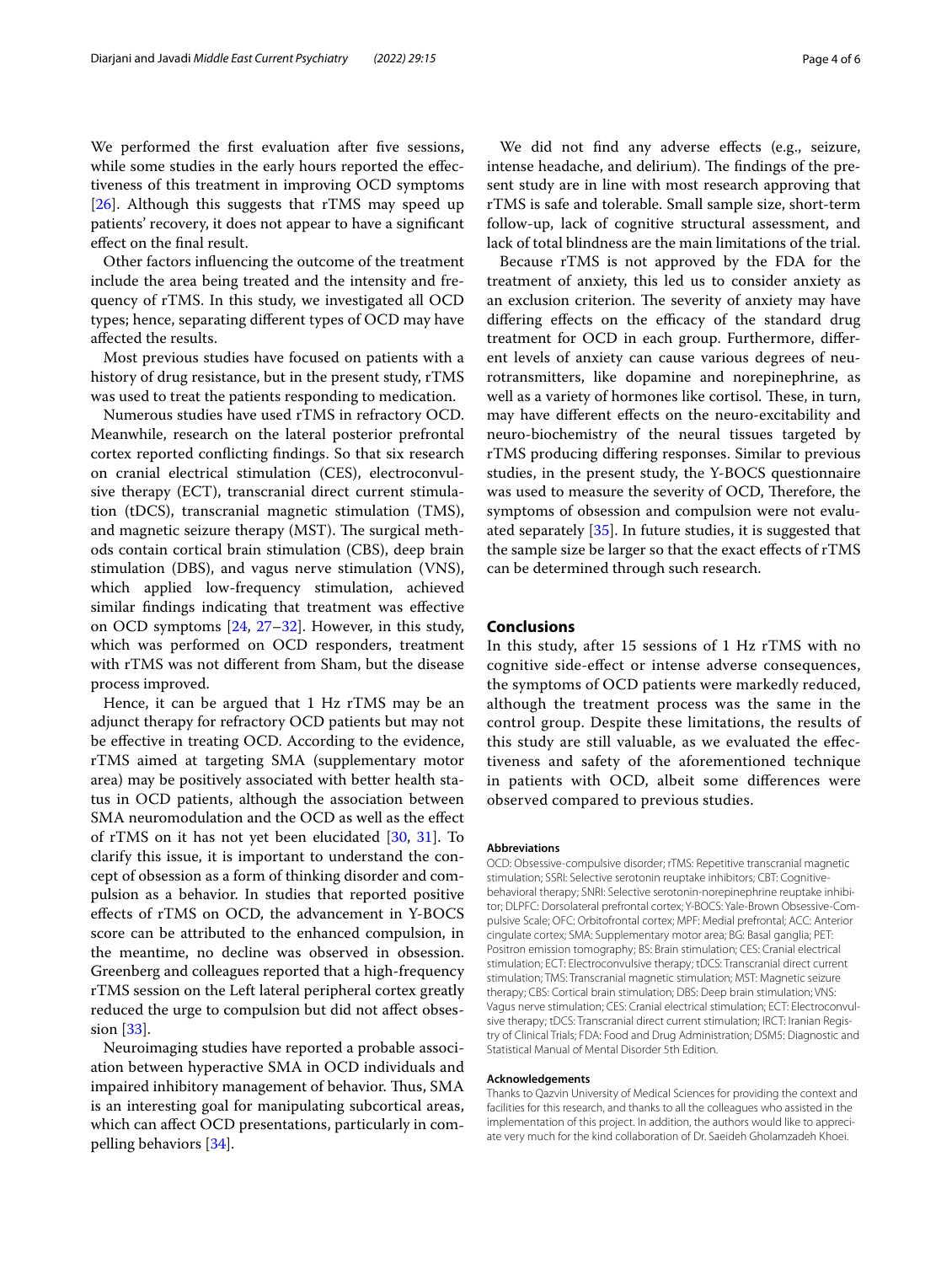#### **Authors' contributions**

We have the pleasure of sending you the manuscript entitled "The effect of low-frequency repetitive transcranial magnetic stimulation on left dorsolateral prefrontal cortex in patients with the obsessive-compulsive disorder: a double-blinded, sham-controlled clinical trial" authored by AAD and SAH to be considered for publication as a research article in your prestigious journal. All authors have seen and approved the manuscript and have contributed signifcantly to the paper. AAD: Conceptualization, visualization, investigation, supervision, and writing of the original draft. SAH: visualization, conceptualization, investigation, data curation, and writing reviewing, and editing the manuscript.

#### **Funding**

No source of funding is reported.

#### **Availability of data and materials**

All data generated and analyzed during this study are included in this published article.

#### **Declarations**

#### **Ethics approval and consent to participate**

This study was approved by the Ethics Committee of Qazvin University of Medical Sciences (Ethics Code: IR.QUMS. REC.1396.63); also, the current study is documented at the Iranian Registry of Clinical Trials (IRCT ID: IRCT20200728048240N1). A written consent form was also obtained from the patients for this study.

#### **Consent for publication**

Written informed consent was obtained from the patients for publication of this information and accompanying images.

#### **Competing interests**

The authors declare that they have no competing interests.

Received: 16 November 2021 Accepted: 1 January 2022 Published online: 17 February 2022

#### **References**

- <span id="page-4-0"></span>1. Ruscio AM, Stein DJ, Chiu WT, Kessler RC (2010) The epidemiology of obsessive-compulsive disorder in the National Comorbidity Survey Replication. Mol Psychiatry 15(1):53–63
- <span id="page-4-1"></span>2. Heidari M, Zarei M, Hosseini SM, Taghvaei R, Maleki H, Tabrizi M et al (2014) Ondansetron or placebo in the augmentation of fuvoxamine response over 8 weeks in obsessive–compulsive disorder. Int Clin Psychopharmacol 29(6):344–350
- <span id="page-4-2"></span>3. Sharif V, Amin-Esmaeili M, Hajebi A, Motevalian A, Radgoodarzi R, Hefazi M et al (2015) Twelve-month prevalence and correlates of psychiatric disorders in Iran: the Iranian Mental Health Survey, 2011. Arch Iran Med 18(2):76–84
- <span id="page-4-3"></span>4. Castle DJ, Deale A, Marks IM (1995) Gender diferences in obsessive compulsive disorder. Aust N Z J Psychiatry 29(1):114–117
- <span id="page-4-4"></span>5. Del Casale A, Kotzalidis G, Rapinesi C, Serata D, Ambrosi E, Simonetti A et al (2011) Functional neuroimaging in obsessive-compulsive disorder. Neuropsychobiology 64(2):61–85
- 6. Fineberg N, Chamberlain S, Hollander E, Boulougouris V, Robbins T (2011) Translational approaches to obsessive-compulsive disorder: from animal models to clinical treatment. Br J Pharmacol 164(4):1044–1061
- <span id="page-4-5"></span>7. Milad MR, Rauch SL (2012) Obsessive-compulsive disorder: beyond segregated cortico-striatal pathways. Trends Cogn Sci 16(1):43–51
- <span id="page-4-6"></span>8. Shalbafan M, Malekpour F, Tadayon Najafabadi B, Ghamari K, Dastgheib S-A, Mowla A et al (2019) Fluvoxamine combination therapy with tropisetron for obsessive-compulsive disorder patients: A placebo-controlled, randomized clinical trial. J Psychopharmacol 33(11):1407–1414
- <span id="page-4-7"></span>9. Arabzadeh S, Shahhossenie M, Mesgarpour B, Rezaei F, Shalbafan MR, Ghiasi Z et al (2017) L-carnosine as an adjuvant to fuvoxamine in treatment of obsessive compulsive disorder: A randomized double-blind study. Hum Psychopharmacol Clin Exp 32(4):e2584
- <span id="page-4-8"></span>10. Pigott TA, Seay SM (1999) A review of the efficacy of selective serotonin reuptake inhibitors in obsessive-compulsive disorder. J Clin Psychiatry 60(2):101–106
- <span id="page-4-9"></span>11. Association AP, Koran LM, Hanna GL, Hollander E, Nestadt G, Simpson HB (2007) Practice guideline for the treatment of patients with obsessivecompulsive disorder. Am J Psychiatry 164(7 Suppl):5–53
- <span id="page-4-10"></span>12. Stein DJ, Koen N, Fineberg N, Fontenelle LF, Matsunaga H, Osser D et al (2012) A 2012 evidence-based algorithm for the pharmacotherapy for obsessive-compulsive disorder. Curr Psychiatry Rep 14(3):211–219
- <span id="page-4-11"></span>13. Bandelow B, Zohar J, Hollander E, Kasper S, Möller H-J (2008) WFSBP Task Force on Treatment Guidelines for Anxiety, Obsessive-Compulsive and Post-Traumatic Stress Disorders. World Federation of Societies of Biological Psychiatry (WFSBP) guidelines for the pharmacological treatment of anxiety, obsessive-compulsive and post-traumatic stress disorders—frst revision. World J Biol Psychiatry 9(4):248–312
- <span id="page-4-12"></span>14. Abudy A, Juven-Wetzler A, Zohar J (2011) Pharmacological management of treatment-resistant obsessive-compulsive disorder. CNS drugs 25(7):585–596
- <span id="page-4-13"></span>15. Pallanti S, Hollander E, Bienstock C, Koran L, Leckman J, Marazziti D et al (2002) Treatment non-response in OCD: methodological issues and operational defnitions. Int J Neuropsychopharmacol 5(2):181–191
- <span id="page-4-14"></span>16. Trevizol AP, Shiozawa P, Cook IA, Sato IA, Kaku CB, Guimarães FB et al (2016) Transcranial magnetic stimulation for obsessive-compulsive disorder: an updated systematic review and meta-analysis. J ECT 32(4):262–266
- <span id="page-4-15"></span>17. Rapinesi C, Kotzalidis GD, Ferracuti S, Sani G, Girardi P, Del Casale A (2019) Brain stimulation in obsessive-compulsive disorder (OCD): a systematic review. Curr Neuropharmacol 17(8):787–807
- <span id="page-4-16"></span>18. Aouizerate B, Guehl D, Cuny E, Rougier A, Bioulac B, Tignol J et al (2004) Pathophysiology of obsessive–compulsive disorder: a necessary link between phenomenology, neuropsychology, imagery and physiology. Prog Neurobiol 72(3):195–221
- <span id="page-4-17"></span>19. Kunde W, Reuss H, Kiesel A (2012) Consciousness and cognitive control. Adv Cogn Psychol 8(1):9
- <span id="page-4-18"></span>20. Bais M, Figee M, Denys D (2014) Neuromodulation in obsessive-compulsive disorder. Psychiatr Clin 37(3):393–413
- <span id="page-4-19"></span>21. Cho SS, Strafella AP (2009) rTMS of the left dorsolateral prefrontal cortex modulates dopamine release in the ipsilateral anterior cingulate cortex and orbitofrontal cortex. PLoS One 4(8):e6725
- <span id="page-4-20"></span>22. Strafella AP, Paus T, Barrett J, Dagher A (2001) Repetitive transcranial magnetic stimulation of the human prefrontal cortex induces dopamine release in the caudate nucleus. J Neurosci 21(15):RC157–RC1RC
- <span id="page-4-21"></span>23. Knoch D, Treyer V, Regard M, Müri RM, Buck A, Weber B (2006) Lateralized and frequency-dependent efects of prefrontal rTMS on regional cerebral blood flow. Neuroimage 31(2):641-648
- <span id="page-4-22"></span>24. Mantovani A, Rossi S, Bassi BD, Simpson HB, Fallon BA, Lisanby SH (2013) Modulation of motor cortex excitability in obsessive-compulsive disorder: an exploratory study on the relations of neurophysiology measures with clinical outcome. Psychiatry Res 210(3):1026–1032
- <span id="page-4-23"></span>25. Rajezi Esfahani S, Motaghipour Y, Kamkari K, Zahiredin A, Janbozorgi M (2012) Reliability and Validity of the Persian Version of the Yale-Brown Obsessive-Compulsive Scale (Y-BOCS). Iran J Psychiatry Behav Sci 17(4):297–303
- <span id="page-4-24"></span>26. Greenberg BD, George MS, Martin JD, Benjamin J, Schlaepfer TE, Altemus M et al (1997) Efect of prefrontal repetitive transcranial magnetic stimulation in obsessive-compulsive disorder: a preliminary study. Am J Psychiatry 154(6):867–869
- <span id="page-4-25"></span>27. Shayganfard M, Jahangard L, Nazaribadie M, Haghighi M, Ahmadpanah M, Bahmani DS et al (2016) Repetitive transcranial magnetic stimulation improved symptoms of obsessive-compulsive disorders but not executive functions: Results from a randomized clinical trial with crossover design and sham condition. Neuropsychobiology 74(2):115–124
- 28. Pallanti S, Marras A, Salerno L, Makris N, Hollander F (2016) Better than treated as usual: Transcranial magnetic stimulation augmentation in selective serotonin reuptake inhibitor-refractory obsessive–compulsive disorder, mini-review and pilot open-label trial. J Psychopharmacol 30(6):568–578
- 29. Kumar N, Chadda R (2011) Augmentation effect of repetitive transcranial magnetic stimulation over the supplementary motor cortex in treatment refractory patients with obsessive compulsive disorder. Indian J Psychiatry 53(4):340